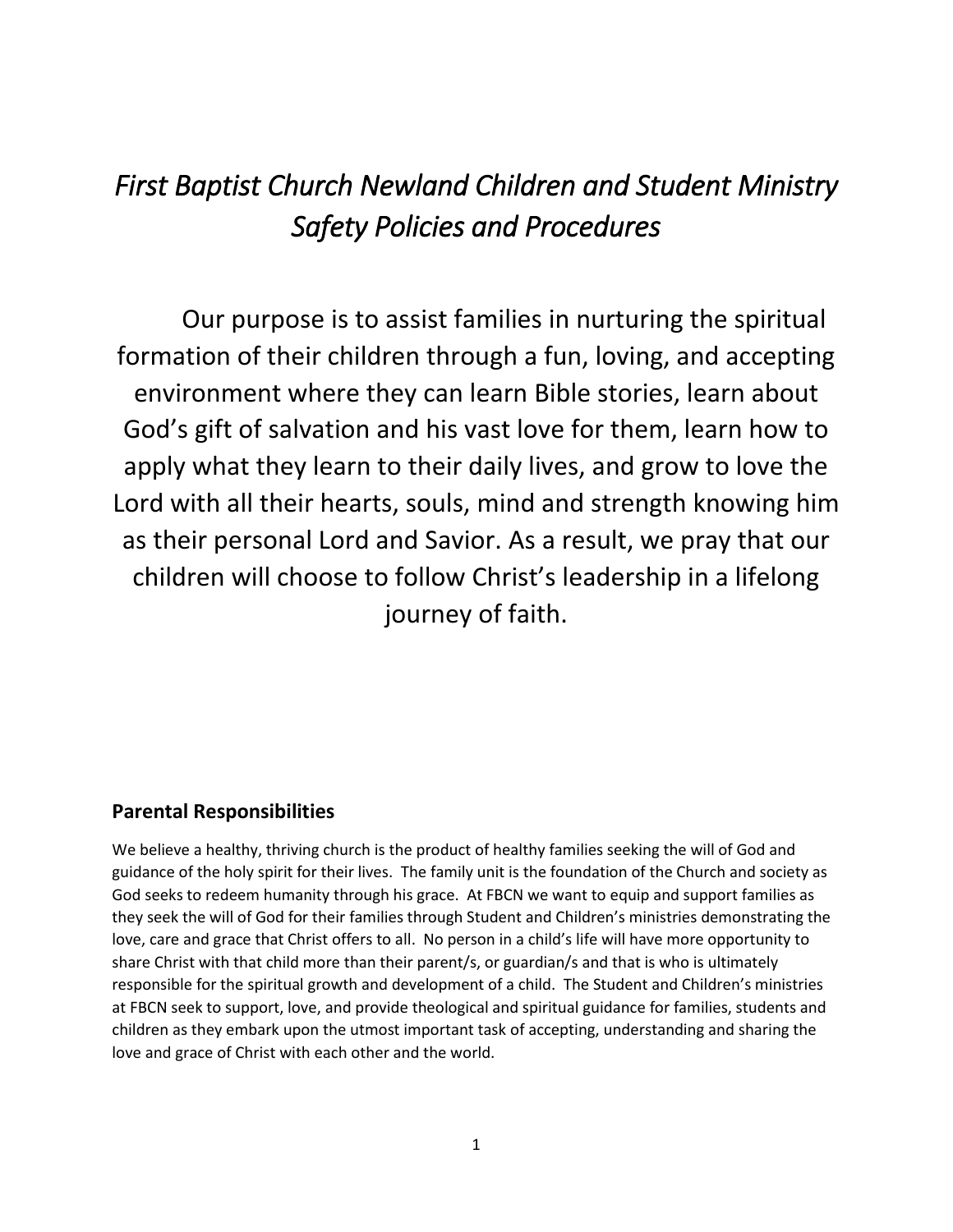# **Staff and Volunteer Requirements**

#### **Screening and Training:**

- Reviewing and understanding FBCN's Church Safety Policies and Procedures including this document
- Completing an application and interview with the Children's or Student Minister
- Completing a criminal background check (This applies to all new volunteers.)
	- Completion of "Ministry Safe Sexual Abuse training and program dictated training" (These are required for all new volunteers but do not require annual recertification.)

#### **Supervision**

The Children's and Student Ministry staff and volunteers are responsible for the supervision of children during ministry activities, including observing the environment and equipment for unsafe situations, removing children from potentially dangerous conditions, and reporting problems immediately. Staff should make sure that anyone who has not been successfully screened does not have unsupervised access to children. Supervision of children will be guided by the two-adult rule described in the next section. Parents are responsible for their children up until the time the activity is scheduled to begin and after the activity's scheduled ending time. Leaders are responsible for informing parents of the beginning and ending times. When children arrive to any church ministry or program, they are expected to remain in that program until the program ends and supervision is transferred back to parents. Children may not leave the program early without a parent's permission. A child's failure to follow this policy will be considered unacceptable behavior, and discipline policies will be enforced (see separate section on discipline). Children's ministry leaders are not responsible for children who do not show up at a ministry activity. Each Sunday a member of the Deacon body is responsible to monitor halls and classrooms as needed and will initial and time stamp parental sign in sheets upon completing classroom checks.

#### **The Two‐Adult Rule**

The Two‐Adult Rule states that there must always be two adults present when supervising one or more children. This rule is designed for the safety of children as well as adults, and is required across all ministry areas with few exceptions (see guidelines for these cases below). Planning ahead will help avoid the potential of being alone with one or more children. Compliance to the two‐adult rule includes the following:

- Two volunteer approved adults must be present when supervising one or more children.
- Adults should be in sight of each other at all times.
- Adults are defined as 18 years old and up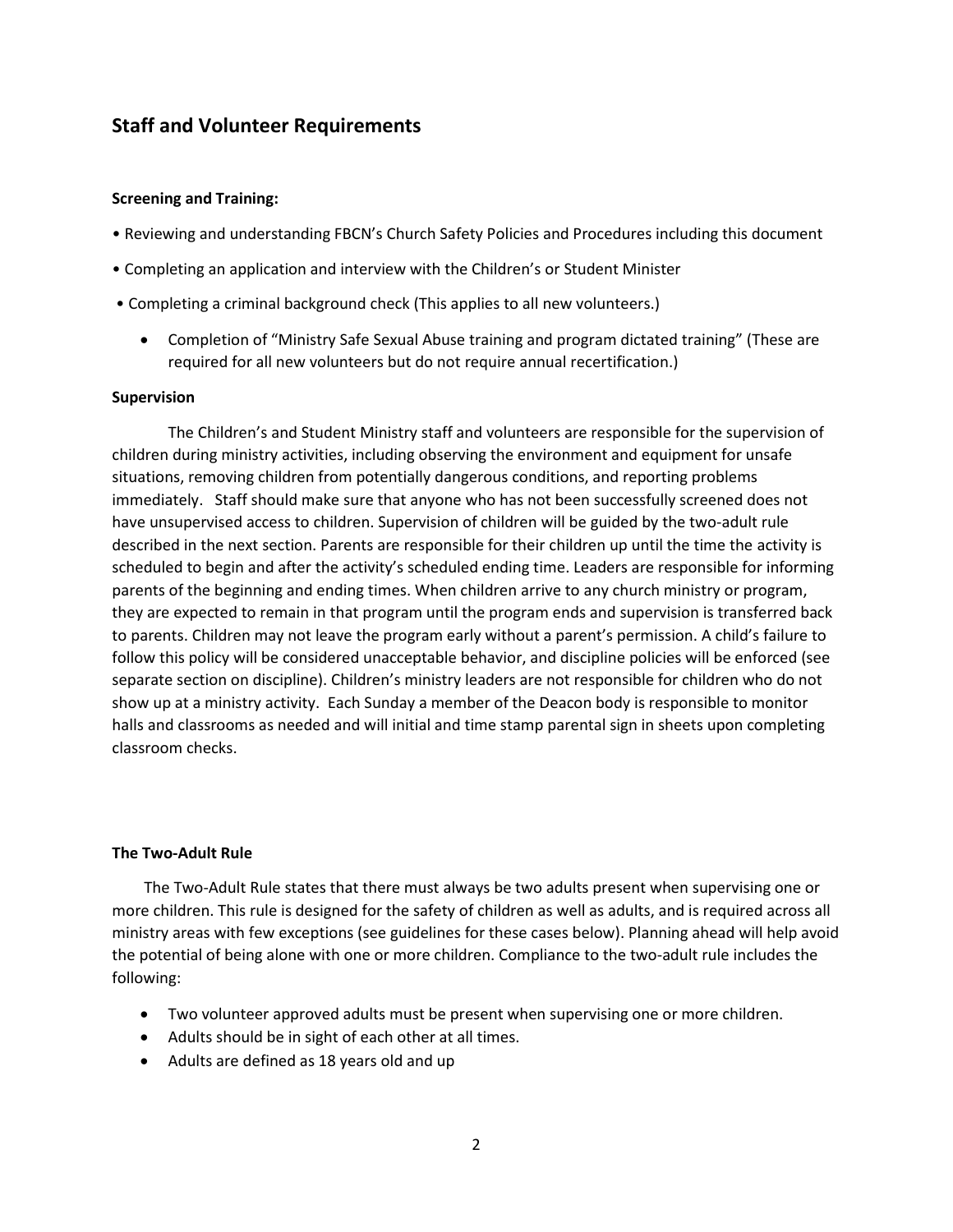## **Exceptions to the Two‐Adult Rule**

The purpose of the Two‐Adult Rule is to make sure the actions of any one leader are known to at least one other leader and to encourage leaders to support each other in ministry. Guidelines for exceptions to the Two‐Adult Rule (outlined below) follow this same idea—that even when only one adult is present, the actions of that leader are known and visible to others. This is accomplished by visible and public locations, as well as communication with other ministry staff.

# **Guidelines for Unplanned Situations with Only One Adult**

Occasionally, leaders will find themselves without another adult present due to unforeseen circumstances. The following procedures should be followed.

- Immediately inform the Children's or Student Minister, member of the Deacon Safety Team, or other approved volunteer. If this is impossible the leader should call and remain engaged in a phone conversation with one of the above listed persons.
- Visible location--For any time when there is only one adult present, the group must be in a location that is visible to others with an unobstructed window, open door, etc.

# **Classroom Safety:**

- Each Classroom will have doors that allow for full classroom visibility, if this is not available in the room the door will remain open.
- Each Sunday a member of the deacon body will be assigned to monitor halls and classrooms.
- Each Classroom will be equipped with a basic first aid kit. Volunteers will only treat minor injuries without otherwise contacting parents. If a child has special medical needs treatment shall only be administered by parents except in the event of an emergency. It is the responsibility of parents to make staff and volunteers aware of any special medical or learning needs of a child. The Deacon Safety Team and appropriate staff member will determine if FBCN can effectively accommodate the needs of the child.

## **Check in and Check Out Procedures:**

Parents are responsible for their child until their child is checked into and once their child is checked out of a church ministry program. Programs serving children from Preschool through Grade 2 have check in and out procedures which require the parent to sign in when they bring the child to the program and sign out when they pick up the child at the end of the program. This means that parents are expected to escort their child to the check in area and that children in Preschool through Grade 2 should not be released from a program or activity without parents coming to pick them up and signing them out unless otherwise specified by a Parent. Children may not leave the program early without a parent's permission.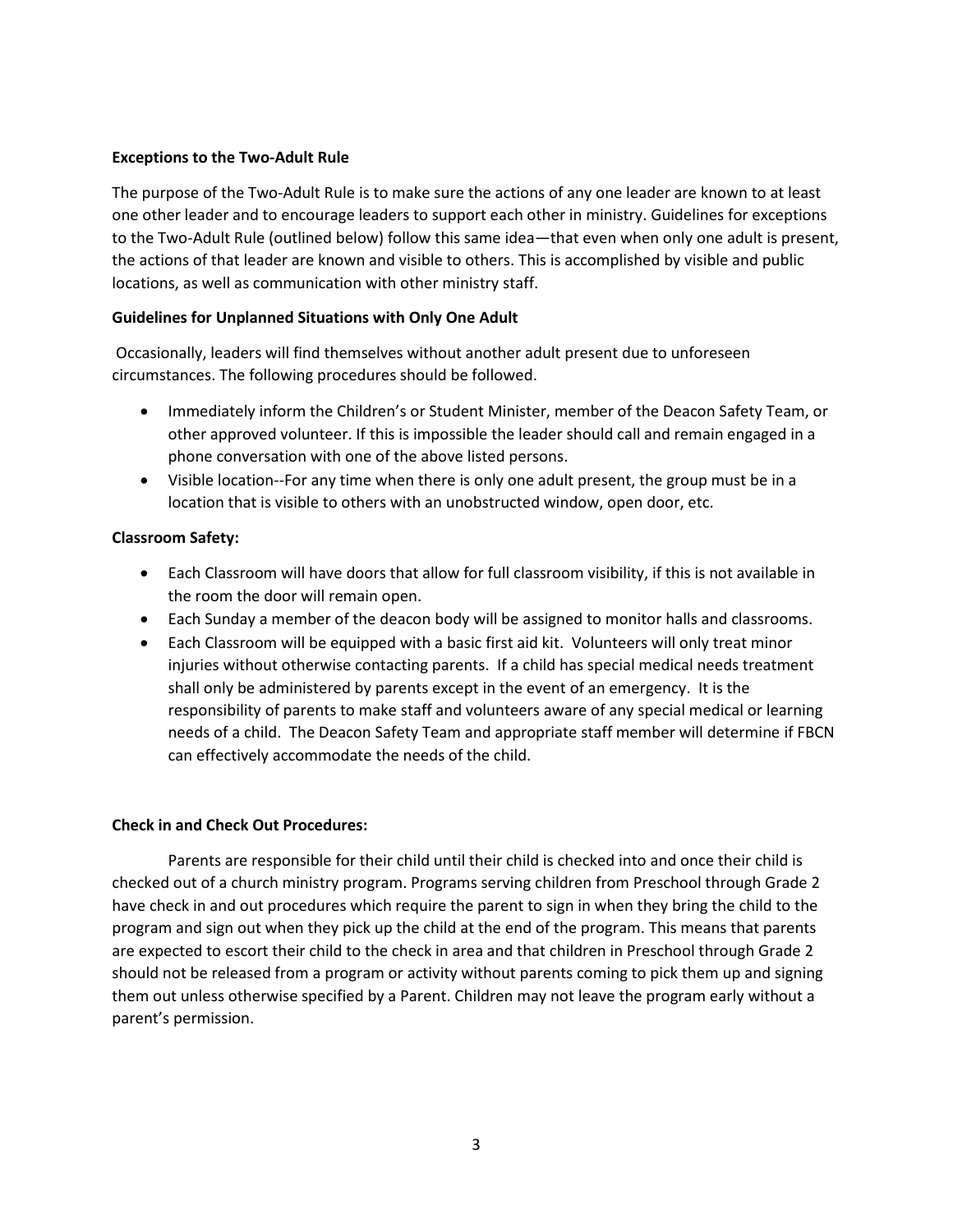#### **Preschool Check-In and Checkout Procedures:**

- Parents are required to sign their children in and out of preschool classrooms
- Each parent must provide a phone number at which they may be reached by text (during worship) or call. If a child has an emergency needs a diaper change or has any other need that cannot be met by a volunteer a parent will be contacted via text during worship service times or call at all other times.

#### **Bathroom Procedures**

Children in grades 2 and under must be escorted to the restroom. It is understood that bathroom visits represent a time in which the "2 Adult Rule" is potentially broken. If this occurs volunteers will abide by the guidelines outlined in the "Exceptions to the 2 Adult Rule Section." Deacon hall and class room monitors will make themselves available to assist in supervision during worship.

Volunteers will not diaper any children and will contact parents via text if a child needs a diaper change or bathroom assistance of any kind. Parents should be aware of this and encourage children to use the bathroom prior to being in the care of staff or volunteers. Parents should also dress children in garments in which they can successfully use the restroom while wearing.

## **Discipline and Classroom Management**

Hebrews 12:7-11 tells us that discipline, though sometimes painful, produces a harvest of righteousness and peace for those trained by it. It also tells us discipline should be born out of love and not be intended solely as punishment or behavioral control. It should be a growth mechanism through which we receive necessary correction, guidance, training and molding of character.

## **Classroom Rules**

- 1. Obey the teacher
- 2. Listen
- 3. Be kind
- 4. Be safe
- 5. Keep your hands and feet to your self

#### **Corrective Actions**

- 1. Handle situations individually as much as possible.
- 2. Give a warning when a child fails to follow the rules
- 3. Remind the child of the rules
- 4. Explain why the behavior is unacceptable
- 5. Redirect the child to something positive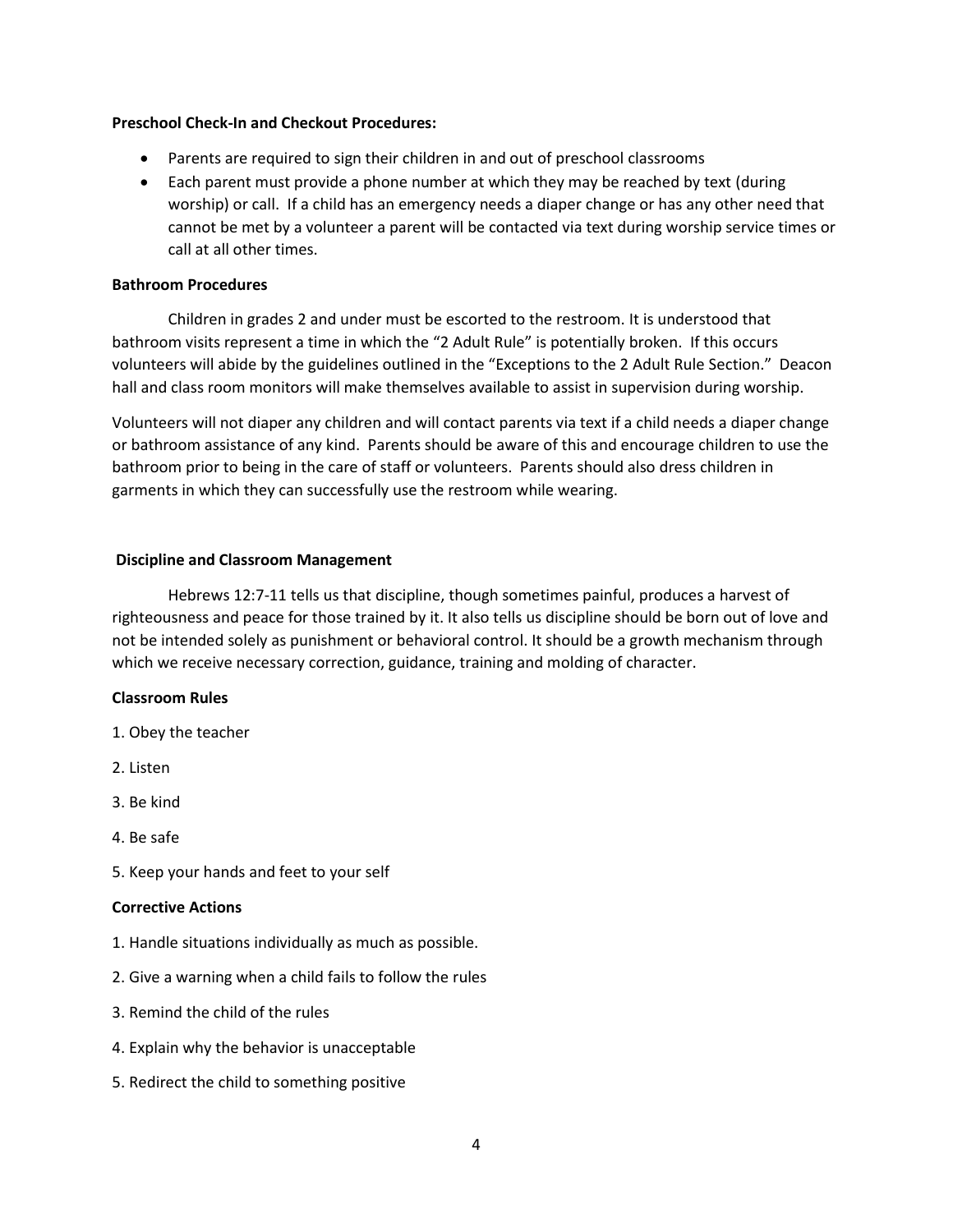6. Explain the consequences of unacceptable behavior by describing the correct way to behave.

7. If a child repeats the action, guide him/her to a quiet place separate from the other children for a short, but designated period of time.

8. After a third time, the child will be escorted to the Director of Children's Ministry for appropriate discipline and parental notification.

# **Sexual Abuse and other Zero Tolerance Policies**

First Baptist Newland has a zero-tolerance policy for sexual abuse. All volunteers and staff must undergo Ministry Safe sexual abuse and prevention training. This training seeks to prevent sexual abuse in all circumstances and forms i.e. Child to Child, Adult to Child and Adult to Adult. Any sexual abuse or suspected sexual abuse will be reported to the Deacon Safety Team, Parents/Guardians, and appropriate law enforcement agencies as dictated the laws of the State North Carolina.

Student and Children Staff and Volunteers will not address sexuality or sexual education other than a Biblical stance of abstinence in their curriculum. We believe that it is the role of parents to guide and teach their children in issues pertaining to sex and sexuality. Any sexually oriented or natured questions from children will be directed to parents.

There will be zero tolerance for behavior that is deemed out of control or abusive verbally, physically or sexually by the teacher or leader.

1. Behavior deemed out of control will result in immediate removal of the child from the ministry activity and personal family contact by the Ministry Staff.

2. If the offense deems it necessary, the police will be contacted.

3. The child may be suspended from ministry activities for an amount of time determined by the Director of Children's Ministry.

4. **The child and family will be treated with respect and love, and the child will be welcomed back to ministry activities after the suspension period if possible.**

## **Physical Contact**

Respect, safety, and appropriate boundaries are the guiding principles for physical contact between ministry leaders and children. Any inappropriate or threatening contact between children or children and volunteers should be immediately reported to the Deacon Safety Team, Appropriate Staff, Parents/Guardians and in the case of illegal actions, Law Enforcement. **Love and affection are part of church life and ministry. There are many ways to demonstrate affection while maintaining positive and safe boundaries with children and youth.**